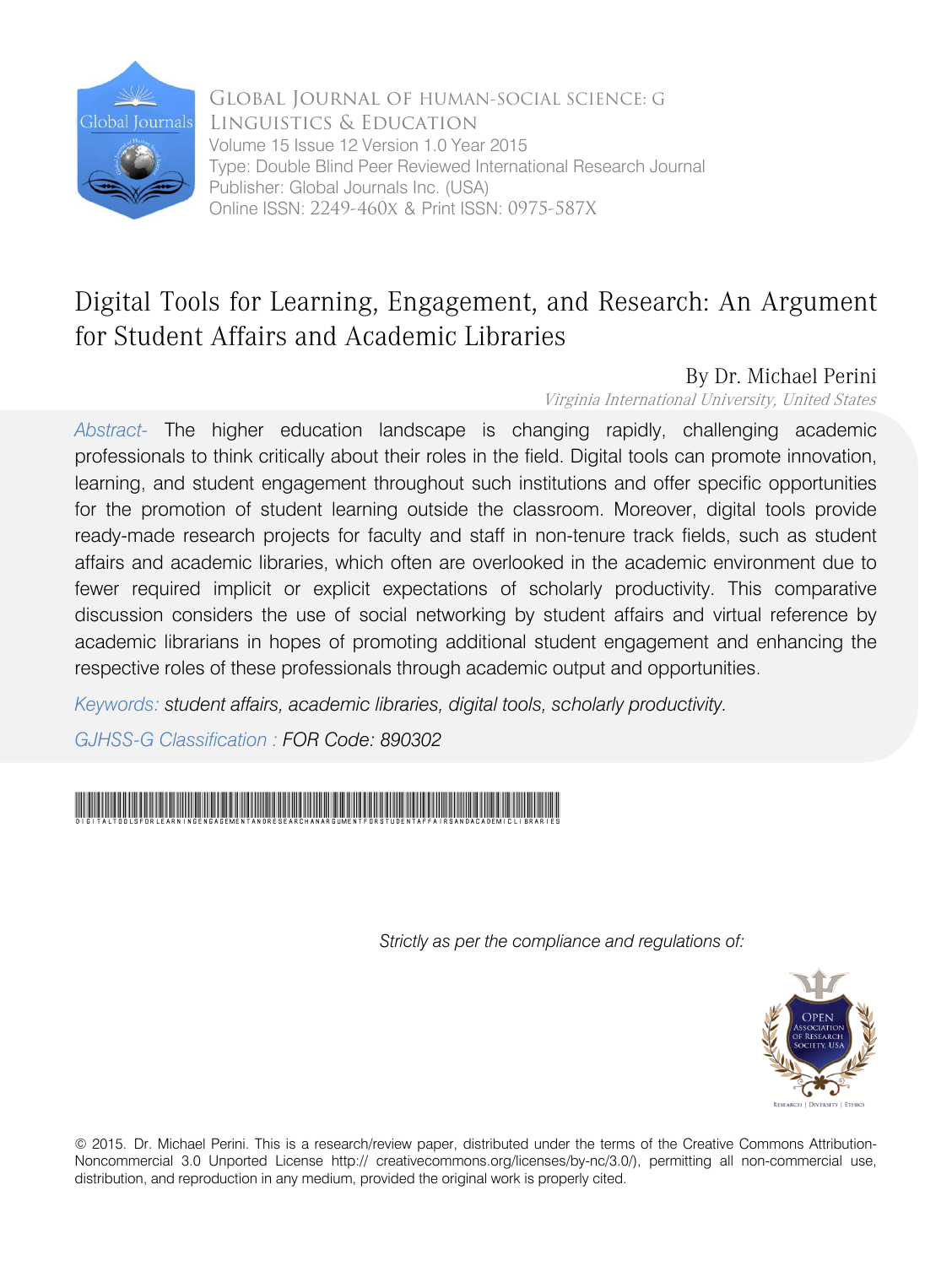# Digital Tools for Learning, Engagement, and Research: An Argument for Student Affairs and Academic Libraries

Dr. Michael Perini

Abstract- The higher education landscape is changing rapidly, challenging academic professionals to think critically about their roles in the field. Digital tools can promote innovation, learning, and student engagement throughout such institutions and offer specific opportunities for the promotion of student learning outside the classroom. Moreover, digital tools provide ready-made research projects for faculty and staff in nontenure track fields, such as student affairs and academic libraries, which often are overlooked in the academic environment due to fewer required implicit or explicit expectations of scholarly productivity. This comparative discussion considers the use of social networking by student affairs and virtual reference by academic librarians in hopes of promoting additional student engagement and enhancing the respective roles of these professionals through academic output and opportunities.

*Keywords: student affairs, academic libraries, digital tools, scholarly productivity*.

#### I. Introduction

igital tools, by a short definition, are any type of software or hardware that can be used for education (Mahiri, 2011). They can of course be **igital tools, by a short definition, are any type of software or hardware that can be used for education (Mahiri, 2011). They can of course be employed in the classroom by faculty in a variety of** forms, from anything as simple as PowerPoint presentations to complex programming software. However, this comparative discussion will focus on learning outside the classroom, examining how student affairs and library personnel utilize digital tools of social networking and virtual reference, respectively, to enhance their interaction and communication with various entities in the academic community.

Additionally, the conversation will consider whether the employment of certain digital tools might modify the perception of both student affairs and librarians within the campus community. Due to opinions regarding student learning processes, the supposition has been made that student affairs and librarians occupy a status supplemental or even subordinate to the faculty in the higher education community (Magdola & Magdola, 2011). It will be posited that research, either collaborative or independent, might enhance the characterized impact of these fields in the totality of the educational process.

*Author: General Education, Faculty Development, & Research Coordinator at Virginia International University in Fairfax, VA, USA. e-mail: decimai\_mp@yahoo.com*

#### II. Definitions

Student affairs departments and libraries employ a variety of personnel in full-time and part-time status, as well as classified staff or professional and administrative faculty. Depending upon the individual employee's role, many of the duties and responsibilities blur. For example, a classified staff member in the library may focus on similar professional tasks as a facultylevel librarian, such as reference interaction and individual publication. For clarification purposes in this paper, "student affairs personnel" and "librarians" or "library personnel" will encompass all of these employees and the terms will be applied interchangeably.

#### III. Challenging Environment

At this point, a consideration of the roles that both student affairs professionals and librarians and library staff occupy on the campus may be appropriate. "Because the profession came into being primarily to provide counseling and services to help students develop beyond intellectual training, it has historically been characterized as addressing the nonacademic components of college life" (Magdola & Magdola, 2011, p.12). The origin of student affairs thus has hindered the growth of respect for the field around academe.

Libraries and their staff on the other hand have been a functioning part of academic study almost since its inception. Of late, academic libraries are increasingly viewed as service-oriented organizations as opposed to mere repositories of materials (Jeevan, 2007). This is not wholly optimistic, as such a mentality does not serve the promotion of collaboration between libraries and other researching parties on campus.

Advances in technology have resulted in the availability of more research tools for the librarians to utilize (Cardina & Wicks, 2004). The changing functions of academic librarians, along with the influx of technological means for gathering information have created a unique opportunity for these professionals. As Wolfe, Naylor, and Drueke (2010) assert, "reference librarians are perfectly positioned to collaborate with other stakeholders…[as] they operate in integrated virtual and physical worlds, where the human and the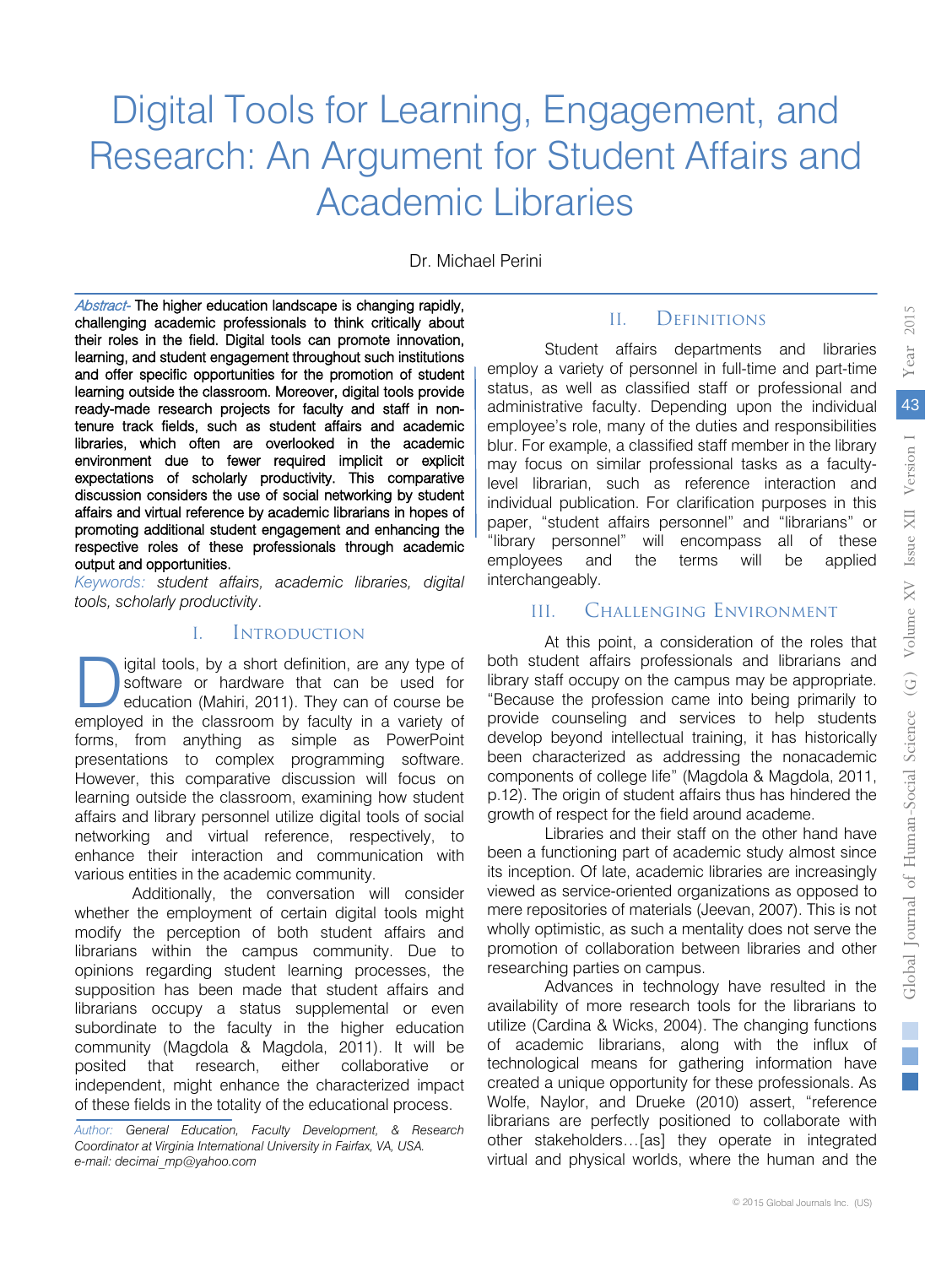computer work together" (p. 110). However, just as with student affairs, academic librarians are viewed as a form of sub-faculty who struggle for parity in their communities (ACRL, 2012), thereby hindering their outreach abilities.

Some of the issues revolve around the collegiate culture and the real or perceived silos that manifest around college campuses. "Cultural differences between the divisions, as well as the real and perceived differences in the deeply held values and beliefs about students and their education, hamper the pursuit of cross-divisional partnership" (Arcelus, 2011, p. 64). In this environment, student affairs professionals find it difficult to promote their contributions to student learning and counter the conception that their work actually detracts from in-class education (Benjamin & Hamrick, 2011). "Many student affairs professionals believe that faculty members regard them as secondclass citizens who merely provide nonacademic services to students" (Magdola & Magdola, 2011, p.12), ultimately marginalizing their status in the campus community.

It is the same struggle for librarians. Academic librarians frequently are viewed as service-oriented, noncollaborative sub-faculty. They regularly are omitted decision making processes available to other faculty members around campus, to their detriment. "[Librarians] should be involved in library governance, and that involvement in university governance improves the perception among the teaching faculty of academic librarians" (Wyss, 2010, p. 381). Basically, instructional faculty considers their role in the education of the student more relevant to the students' complete learning outcomes than those experiences offered by student affairs opportunities or librarian roles.

This is the environment from which student affairs professionals and library personnel function. While not all faculty view these roles as supplemental to classroom learning, it is an additional obstacle that both fields must address prior to initiating any collaboration or outreach campaigns, and especially so when utilizing digital tools due to their complexity, rapid disuse, and expense. The conversation now turns to student affairs use of the digital tool of social media for enhanced student engagement.

### IV. Student Affairs and Social **NETWORKING**

Student affairs encompass a great deal of services offered at both a physical and distance campus. Depending on one's definition or perspective, these might include orientation personnel, academic advising, financial advising, career services, university life and social organizations, and so on. Student affairs represent a critical position in the academy, since their work aids in the development of the individual through

For example, consider one facet of student affairs: academic advising. The importance of academic advising on campus has been established (Christian & Sprinkle, 2013; Schulenberg & Lindhorst, 2008), but the goal is to provide equal service to all students, including distance learners (National Academic Advising Association, 2010). Academic advising for distance students owns a significant role in moving the students towards graduation (Curry, Baldwin, and Sharpe, 1998). Distance education has been shown to exacerbate feelings of isolation (Burns, 2010), which in turn may lead to a greater chance of students dropping out (Tinto, 1987). As such, academic advisors have a central position in student retention because distance students have a higher rate of dropout due to a lack of institutional interaction (Gravel, 2012). Ultimately, it is the connection and communication developed between advisor and student that becomes the focal point of the student success (O'Connell, 2009; Steele & Thurmond, 2009). Digital tools provide a variety of interactive means through which advising personnel may communicate and interact with the student base.

Other aspects of student services, such as career counseling or orientation, may actually benefit from an online presence because the viability of organizing resources online is easier than on campus (Smith, 2005). It has been established that orientation can increase student interaction and understanding between distance learners (Kanuka & Jugdev, 2006) and models exist in how to best facilitate this communication (Cho, 2012), and better monitor their progress through the entirety of their studies (Wozniak, Pizzica, & Mahony, 2012).

Therefore student affairs personnel must determine the best means of enhancing opportunities for communication with the student base. One popular methodology is through digital tools such as social networking sites, such as Facebook and Twitter. Given the multitude of student affairs departments, the possibilities of application are plentiful. For example, career services can utilize both informally with Twitter (Harr & Baumhardt, 2011) and formally with careeroriented sites liked Linkedin (Albrecht, 2011). Institutions should persuade incoming students to participate in orientation activities (Schofield & Sackville, 2010).

Interpersonal and identity building relationships may be developed through social networking and amplified with monitoring by student affairs personnel. "Student affairs professionals can correctly discern that student use of social networking sites has implications for student identity development and for students'

T.  $\mathbb{R}^2$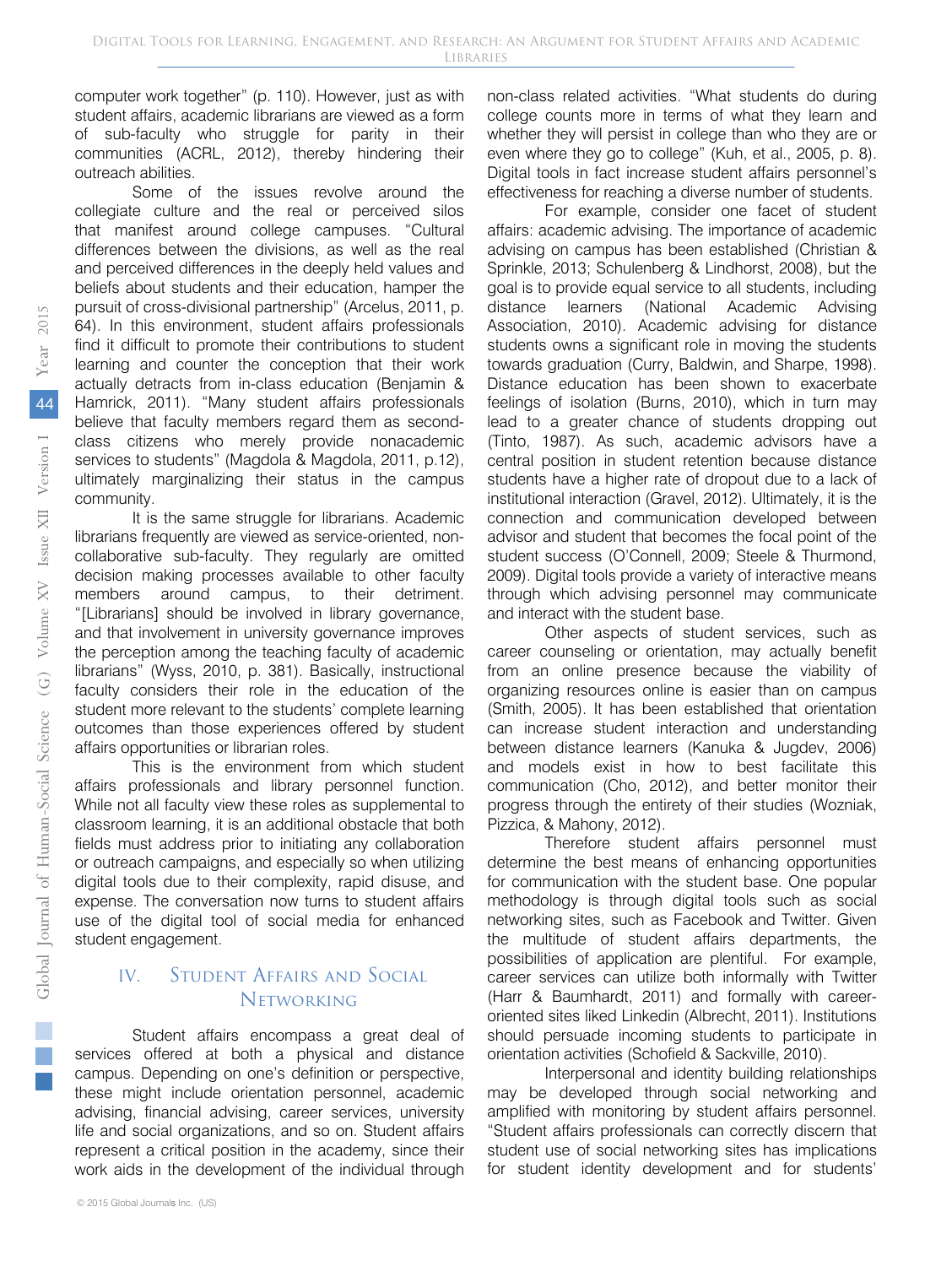understanding, presentation, and perception of gender, race and ethnicity, and social class" (Schuh, et al., 2011, p. 520). Learning about oneself and the surrounding culture is a key factor to student engagement and education outside the classroom (Kuh, et al., 2005).

Social networking also provides additional means of social engagement for geographically diverse communities. Social networking has been shown to enhance communication among on-campus groups (Kord & Wolf-Wendel, 2009), but what about distance education students? While distance eliminates some of the social opportunities available to on-campus students (LaPadula, 2003), other organizations exist, such as academic clubs and alumni organizations (Veletsianos & Navarrete, 2012; Mandernach & Mason, 2008; Klages, Pate & Conforti Jr., 2007). Again, this reiterates the significance of communication with social networking and engagement of students regardless of learning modality.

Social Networking and its usage is fluid, with interfaces rapidly changing. One can find plenty of journal recommendations regarding the implementation of MySpace (Strayhorn, 2012), for example, but it is no longer a popular medium with the students (Gillette, 2011). Therefore student affairs personnel must monitor social networking usage on their respective campuses and determine whether it is worthwhile to invest time and resources in development of a presence in a potential ephemeral interface. As well, student affairs personnel should have boundaries of interaction via social networking, so as not to compromise the integrity of an organization (Schuh, et. al., 2011).

Lastly, from a pragmatic student affairs perspective, all of the communication via social networking provides the opportunity for accumulating quantifiable information regarding student learning. For example, (with Institutional Research Board approval) a university life coordinator might question whether student involvement in a particular club enhances their in-class learning. This could be done by compiling GPAs of participating students at the beginning and end of a semester. For an additional measurement regarding social networking, compare the grades of club members who frequently communication via the club's social networking site with those who rarely do or not at all. Hypotheses for any GPA changes that researchers might argue are plentiful; enhanced social identity, development of studying networks, and increased mentoring are just a few options. The point is, employment of digital tools for learning enhancement not only has the potential to benefit student learning, but it also affords student affairs individuals research prospects. This may amplify their position regarding the impact of student learning through student affairs and at the very least illuminate their work to the wider college community.

## V. Libraries and Virtual Reference

Academic libraries offer a substantial connectivity to the university academic collective since they bridge the information gap between the faculty and the student. Libraries aid the acquisition of information for the student that supplements in-class learning. As well, advancing technology has resulted in the availability of more research tools for the librarians to utilize (Cardina & Wicks, 2004). As a result, libraries gradually have increased their presence digitally and online, providing more resources to faculty and students on campus or at a distance.

Consequently, the use of the once-traditional library itself had begun to shift (Lougee, 2002). Physical volumes of some journals are being phased out in favor of online subscriptions. The on-campus library is evolving into a smaller study center and less of a repository (Jeevan, 2007; Lougee, 2002). This modification of thought is significant since it made the transition to servicing faculty and students in their ubiquitous digital learning much more natural.

Despite this reduction in physical presence, faculty and students have expressed increased interest in access to the libraries resources (Zirkle, 2001). Services available to campus-based students such as digital interlibrary loan have been extended to distance learners as well (Davis & Foss, 2009). In addition, libraries continually increase electronic resources such as online periodicals and e-books (electronic books) (Croft & Davis, 2010; Grudzien & Casey, 2009). Even so, several of the library technologies, such as e-Books, have more work needed before they may be considered truly user-friendly (Young, 2006). Some of the other outreach technologies employed by librarians are online information guides (Roberts & Hunter, 2011; Robinson & Kim, 2010) and live and recorded web tutorials (Shiao-Feng & Kuo, 2010; Charnigo, 2009; Dunlap, 2002), with mixed efficacy (Shaffer, 2011). These services provide vital educational aid for faculty and students students unable to access the physical library.

All of these enhancements to library services create the potential for libraries and their staff to modify and perhaps improve the understanding of their role in the larger campus community. Beginning with the faculty, one way to adjust this opinion is through the publication of academic works. Lamothe (2012) advocated publishing due to its facilitation of discussion amongst individuals in the academic environment. "Writing and publishing is an opportunity for conversation among professionals where ideas are exchanged, agreed upon or argued, elaborated, and clarified" (Lamothe, 2012, p. 157). Due to mixed responsibilities of librarians at different institutions though, librarians do not always emphasize their professionalism through publication (Lamothe, 2012). This likely contributes to the misunderstanding of the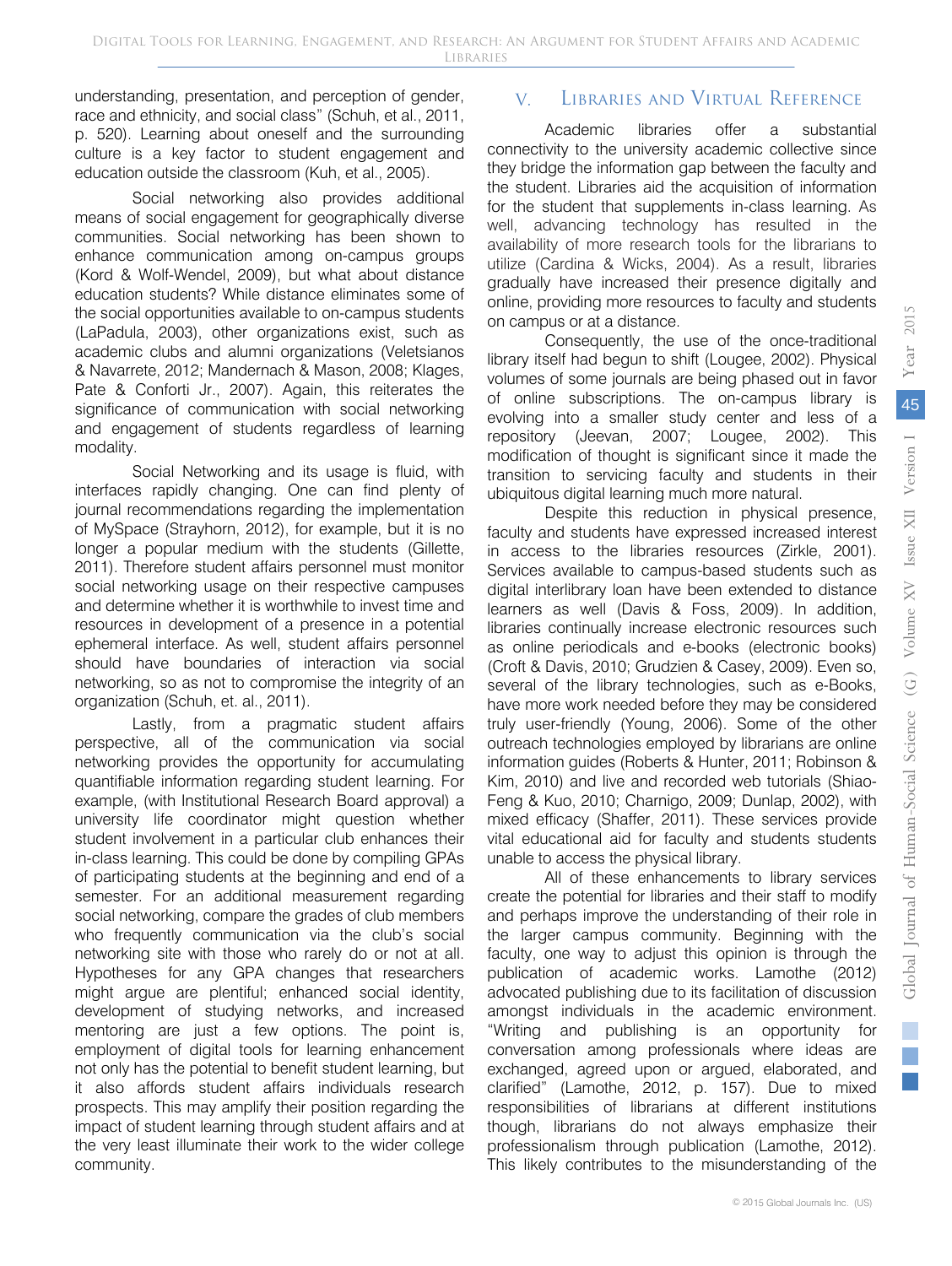role of the librarian around campuses. Tenure-track faculty is required to publish. Librarians, while not always required to publish, may gain respect and status by doing so. The success of this suggestion, though, ultimately rests on the librarians and the directors or vice-presidents of the library to make the campus community aware of this production.

Additionally, librarians may choose to collaborate with other faculty on publications. Tucci (2011) supports integrating librarians into the academic community outside of the library, particularly with faculty/librarian relationships and librarian and faculty collaboration has been proven successful (Kenedy & Monty, 2011). This does not suggest a mere service role where faculty contacts librarians for assistance when suitable research material seems difficult to find. Rather, the proposition suggests a working, collaborative relationship where both faculty and librarian may benefit by publishing or creating other collaborative enterprises together.

Unfortunately, college faculty primarily still utilize the library primarily for the acquisition of materials and occasionally as space for research labors (Marcus, Covert-Vail, & Mandel, 2007). For example, one study found that a vast majority of faculty value library services, but only a fraction utilized their liaisons for instruction and found the greatest use of the library as ordering books or serials for the faculty (Yang, 2000). Essentially, research has shown that faculty like and seemingly appreciates the services provided by the libraries, but the faculty does not wish to maintain or initiate them and therefore they may not provide longterm opportunities for collaboration.

Nevertheless, collaboration becomes all the more available with the introduction of digital repositories and extended access. "In an environment where digitized and born digital content is growing at an accelerated pace, [digital development] shows how previously disparate institutions can work together to seize the opportunities this presents and help libraries and researchers exploit the benefits of digital cultural heritage" (Reilly, Lefferts, & Moyle, 2012). The materials are available increasingly in a format that makes interaction and collaboration available both inside and outside the confines of the physical library. Libraries and their librarians often have several options for outreach and interaction with students on campuses, such as invited lectures, roving reference (where librarians carrying laptops aid research at different locations on campus), and in-class instruction, all of which can employ the usage of digital tools. However, the popular suggestion to achieve rapid interaction is through virtual communication (Bennett & Simning, 2010; Hawes, 2011), labeled virtual reference.

The premise of virtual reference is simple. The librarian is not tied to a specific reference point, such as a desk or phone, and the interaction is immediate, so the communication is quicker than email. The medium of communication creates the potential for extended hours of service both on-campus and off. Virtual reference includes avenues of written digital communication such as Instant Messaging (IM) (Whitehair, 2010; Bower & Mee, 2010) and video chat, such as via Skype (Booth, 2008a).

IM actually seems like an antiquated means to communicate with the student base, particularly due to its association with AOL IM. Founded in 1997 (Warren, 2012), AOL IM had over 100 million users in 2006 (New Literacies, 2013), but by 2011 AOL IM only had 0.73% of the global market share on messaging (OPSWAT, 2011). This is only part of the discussion though, as other mediums of IM exist, such as Yahoo Messaging, Facebook, and others. In fact, the different varieties of IM fueled library experimentation with interfaces (Pulliam & McMullen, 2006) and probably expedited its implementation into reference.

Virtual Reference grew from libraries attempting to use digital tools in order to provide learning opportunities and communication with patrons who could not directly visit a reference desk. Through pilot studies utilizing various written IM interfaces, it was determined that librarians could in fact provide basic, needed reference guidance through IM (Pulliam & McMullen, 2006). Literature regarding the usage of IM began to appear around 2002 (Luo, 2007), and since then numerous articles regarding the training (Radford & Connaway, 2013), implementation (Chan, Ly, & Meulemans, 2012), best practices (Devine, Paladino, & Davis, 2011), and user perspectives (Chang & Yang, 2012) on virtual reference via IM have emerged, all demonstrating its viability as a digital reference tool. As well, the use of IM reference actually has the potential to increase in-person communication with library patronage (Pulliam & McMullen, 2006). For example, some questions asked via IM result in quick responses, such as those regarding library hours and quick links to other information. However, some questions too complex to analyze through IM prompt librarians to request that the patron either visit the reference desk in person or contact a specialist librarian who might further aid them.

Skype and other brands of video chat add another dimension of digital communication with reference patrons by adding synchronous video chat (Booth, 2008a). It provides an additional layer of interaction adding accountability and a face to the communication process, which benefits the collaborative experience (Cordell, 2012). As with written IM communication, video communication requires training and understanding of the technological platform (Booth, 2008b). Given that chat via programs like Skype requires more technical operations (sound and picture) it may take more time and higher frequency of use in order to fully understand its nuances. Regardless, it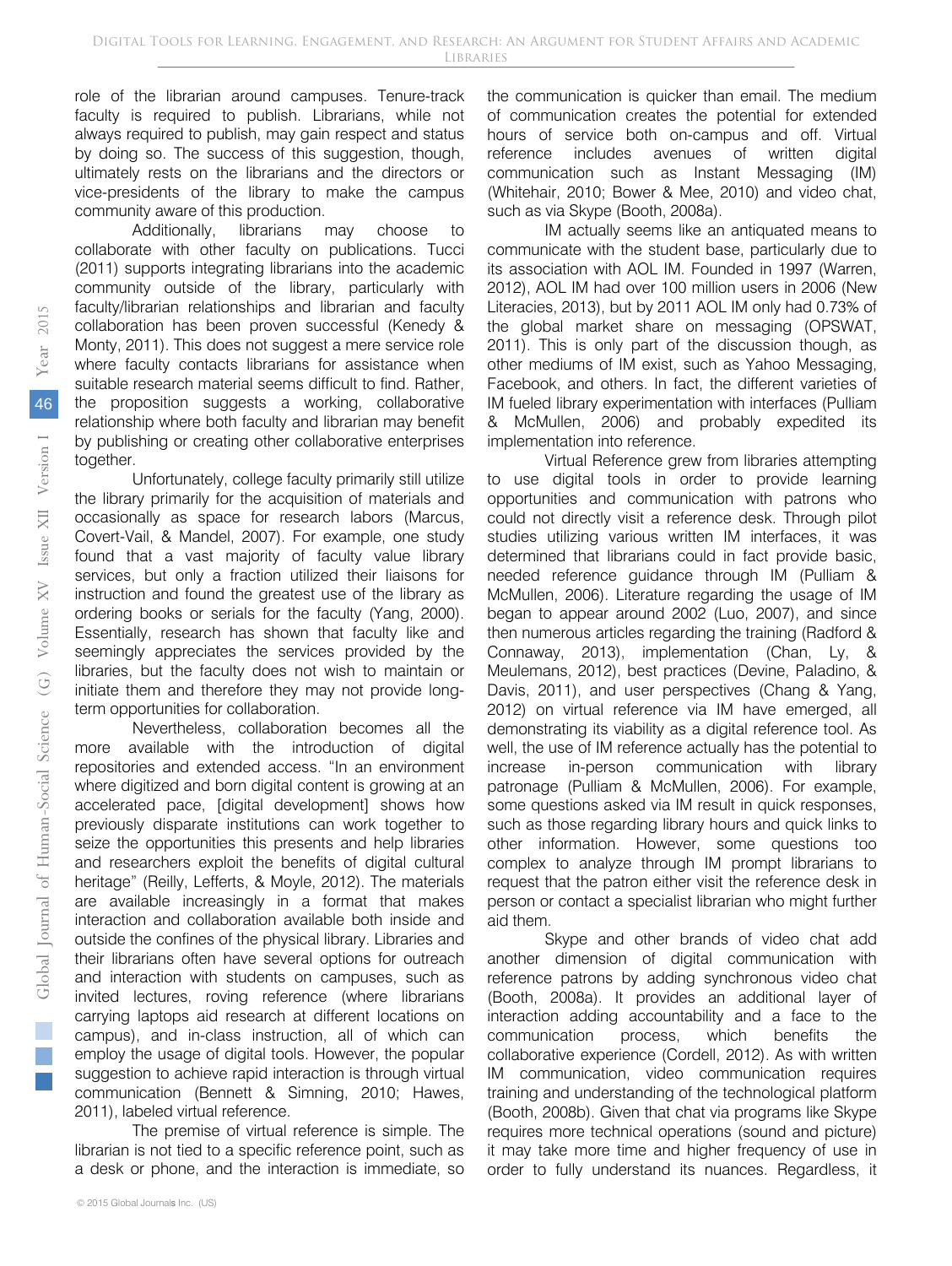provides yet another opportunity for the librarian to interact with prospective collaborative parties.

Virtual reference is not a complete solution though. First, such interaction presumes that the monitor answering questions are properly trained in order to best answer questions or direct patrons to the individual(s) who do have proper responses. Also, simple considerations like the placement of widgets (the interface software of the communication method) on the library page greatly influence its usage (Graybill & Bicknell-Holmes, 2013). If the widget is buried multiple pages into a library webpage interface, the frequency of inquiries sharply declines. Moreover, consider the time factor. Some institutions provide virtual reference 24/7, though this is not universal (Muelemans, Carr, & Ly, 2010). If virtual reference hours correspond to the physical reference desk hours, say, 9am-7pm Monday through Friday, a patron has multiple options for contacting a library professional, albeit not 24/7 accessibility. Librarian communication with that student may be delayed long enough so that the interaction is no longer beneficial to the student. Despite these concerns, virtual reference using digital tools such as IM and Skype have been shown to be successful means in which to engage the campus community.

Similar to student affairs, library professionals may use statistics provided by their management of digital tools such as IM and video chat. Librarians do not always know the learning outcomes of their students, as there may be no communication between the parties following initial interaction. For example, a student visiting a librarian may learn how to use databases efficiently enough not to warrant a future visit to library reference. Therefore it becomes difficult to accurately gauge and argue the value of student learning in the libraries. However, statistics regarding mode of interaction, topic, and frequency may be examined to determine the usage of specific services by the academic community. In doing so, professional academic projects emerge, and as suggested earlier, present librarians with an opportunity to justify their standing in the academic community through published work.

# VI. Conclusion

Digital tools offer a variety of modes of interaction between parties in an academic community. Social networking provides a multitude of options for student affairs personnel to interact with students regardless of learning modality in hopes of enhancing their out-of-class education. Virtual reference increases speed of information acquisition for library patrons regardless of locale. As with any technology, the specter of obsolescence hovers, forcing personnel to monitor usage rates and efficacy of communication via their respective technologies. However, both social networking and virtual reference remain practical digital

tools and readily utilized means to improve experiences for all constituencies.

It also was posited that both student affairs and library personnel do not always have the reputation on campus they deserve for the work that they perform in service to the institution. Student affairs and library personnel should consider usage of such digital tools not only for the improvement of their communication within the community but also as a means of readymade research data. While it may not always lead to a rapid change of perception, it will disseminate information on the successes and challenges of various organizations around campus for the benefit of the collective whole.

# References Références Referencias

- 1. Albrecht, W. (2011). Linked In for accounting and business students. *American Journal of Business Education*, *4*(10), 39-41.
- 2. Arcelus, V. J. (2011). Transforming our approach to education: Cultivating partnerships and dialogue. In P. M. Magolda & M. B. Baxter Magolda (Eds.), *Contested Issues in Students Affairs: Diverse Perspectives and Respectful Dialogue* (3-14). Sterling, VA: Stylus Publishing LLC.
- 3. Association of College and Research Libraries (ACRL). (2012). Guidelines for academic librarians without faculty status. *College & Research Libraries News*, *73*(3), 161-162.
- 4. Benjamin, M., & Hamrick, F. A. (2011). Expanding the learning environment. In P. M. Magolda & M. B. Baxter Magolda (Eds.), *Contested Issues in Students Affairs: Diverse Perspectives and Respectful Dialogue* (3-14). Sterling, VA: Stylus Publishing LLC.
- 5. Bennett, E., & Simning, J. (2010). Embedded librarians and reference traffic: A quantitative analysis. *Journal of Library Administration*, *50*(5/6), 443 - 457.
- 6. Booth, C. (2008a). Developing Skype-based reference services. *Internet Reference Services Quarterly*, *13*(2/3), 147-165.
- 7. Booth, C. (2008b). Video reference and the library kiosk: Experimentation and evaluation. Journal of Access Services, 5(1/2), 47-53.
- 8. Bower, S. L., & Mee, S. A. (2010). Virtual delivery of electronic resources and services to off-campus users: A multifaceted approach. *Journal of Library Administration*, *50*(5/6), 468-483.
- 9. Burns, M. (2010). Not too distant: A survey of strategies for teacher support in distance education programs. *Turkish Online Journal of Distance Education (TOJDE)*, *11*(2), 108-117.
- 10. Cardina, C., & Wicks, D. (2004). The changing roles of academic reference librarians over a ten-year period. *Reference & User Services Quarterly*, *44*(2), 133-142.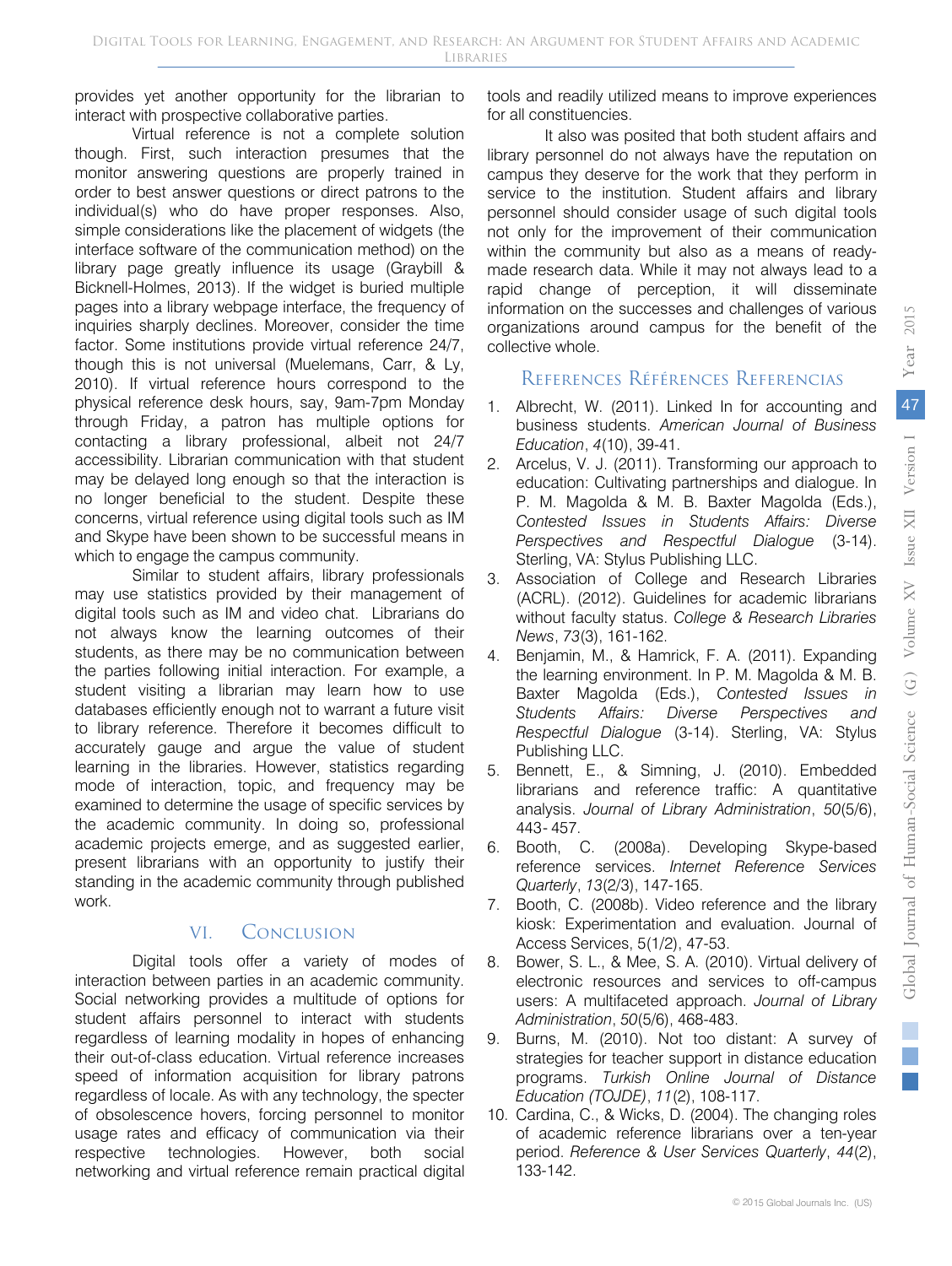- 11. Chan, I., Ly, P., & Meulemans, Y. (2012). Extending IM beyond the reference desk: A case study on the integration of chat reference and library-wide instant messaging network. *Information Technology & Libraries*, *31*(3), 4-23.
- 12. Chang, J., & Yang, C. (2012). Viable or vital? Evaluation of IM services from patrons' perspectives. *Electronic Library*, *30*(1), 70-88.
- 13. Charnigo, L. (2009). Lights! Camera! Action! Producing library instruction video tutorials using Camtasia Studio. *Journal of Library & Information Services in Distance Learning*, *3*(1), 23-30.
- 14. Cho, M. (2012). Online student orientation in higher education: a developmental study. *Educational Technology Research & Development*, *60*(6), 1051-1069.
- 15. Christian, T. Y., & Sprinkle, J. E. (2013). College student perceptions and ideals of advising: An exploratory analysis. *College Student Journal, 47*(2), 271-291.
- 16. Cordell, D. (2012). Skype and the embedded librarian. *Library Technology Reports*, *48*(2), 8-11.
- 17. Croft, R., & Davis, C. (2010). E-Books revisited: Surveying student E-Book usage in a distributed learning academic library 6 years later. *Journal of Library Administration*, *50*(5/6), 543-569.
- 18. Curry, R. F., Baldwin, R. G., & Sharpe, M. S. (1998). Academic advising in baccalaureate distance education programs. *The American Journal of Distance Education. 12*(3), 42-52.
- 19. Davis, V., & Foss, M. (2009). Supporting the distance learning community with interlibrary loan and collection management at the University of Florida libraries. *Journal of Library & Information Services in Distance Learning*, *3*(2), 55-66.
- 20. Devine, C., Paladino, E., & Davis, J. A. (2011). Chat reference training after one decade: The results of a national survey of academic libraries. *Journal of Academic Librarianship*, *37*(3), 197-206.
- 21. Dunlap, S. (2002). Watch for the little red light: Delivery of bibliographic instruction by unconventional means. *Journal of Library Administration, 37*, 279-285.
- 22. Gillette, F. (2011). The rise and inglorious fall of MySpace. Retrieved from http://www.businessweek.com/magazine/content/11\_27/b42350539175 70.htm
- 23. Gravel, C. A. (2012). Student-advisor interaction in undergraduate online degree programs: A factor in student retention. *NACADA Journal*, *32*(2), 56-67.
- 24. Graybill, J., & Bicknell-Holmes, T. (2013). Location, location, location: The impact of IM widget placement. *College & Undergraduate Libraries*, *20*(1), 72-86.
- 25. Grudzien, P., & Casey, A. (2008). Do off-campus students use e-books? *Journal of Library Administration*, *48*(3/4), 455-466.
- 26. Harr, M., & Baumhardt, M. (2011). Preparing for jobsearch success. *Campus Activities Programming*, *44*(1), 12-15.
- 27. Hawes, S. (2011). Playing to win: Embedded librarians in online classrooms. *Journal of Library & Information Services in Distance Learning*, *5*(1/2), 56-66.
- 28. Jeevan, V. J. (2007). Technology-enhanced library services and the librarian's identity crisis in academic and research libraries of India. *Libri: International Journal of Libraries & Information Services*, *57*(2), 100-109.
- 29. Kanuka, H., & Jugdev, K. (2006). Distance education MBA students: an investigation into the use of an orientation course to address academic and social integration issues. *Open Learning*, *21*(2), 153-166.
- 30. Kenedy, R., & Monty, V. (2011). Faculty-librarian collaboration and the development of critical skills through dynamic purposeful learning. Libri, 61,116-124.
- 31. Klages, C., Pate, S., & Conforti Jr., P. A. (2007). Virtual literature circles. *Curriculum & Teaching Dialogue*, *9*(1/2), 293-309.
- 32. Kord, J., & Wolf-Wendel, L. (2009). The relationship between online social networking and academic and social integration. *College Student Affairs Journal*, *28*(1), 103-123.
- 33. Kuh, G. D., Kinzie, J., Schuh, J. H., Whitt, E. J., & Associates. (2005). Student success in college: Creating conditions that matter. San Francisco: Jossey-Bass.
- 34. LaPadula, M. (2003). A comprehensive look at online student support services for distance learners. *American Journal of Distance Education*, *17*(2), 119.
- 35. Lamothe, A. R. (2012). The Importance of encouraging librarians to publish in peer-reviewed publications. *Journal of Scholarly Publishing, 43*(2), 156-167.
- 36. Lougee, W.P. (2002). *Diffuse libraries: Emergent roles for the research library in the digital age*. Washington, DC: Council on Library and Information Resources.
- 37. Luo, L. (2007). Chat reference competencies: Identification from a literature review and librarian interviews. *Reference Services Review, 35*(2), 195-209.
- 38. Magolda, P. M., & Magolda, M. B. (2011). Intellectual curiosity and lifelong learning. In P. M. Magolda & M. B. Baxter Magolda (Eds.), *Contested Issues in Students Affairs: Diverse Perspectives and Respectful Dialogue* (3-14). Sterling, VA: Stylus Publishing LLC.

 $\mathbb{R}^2$ 

© 2015 Global Journals Inc. (US)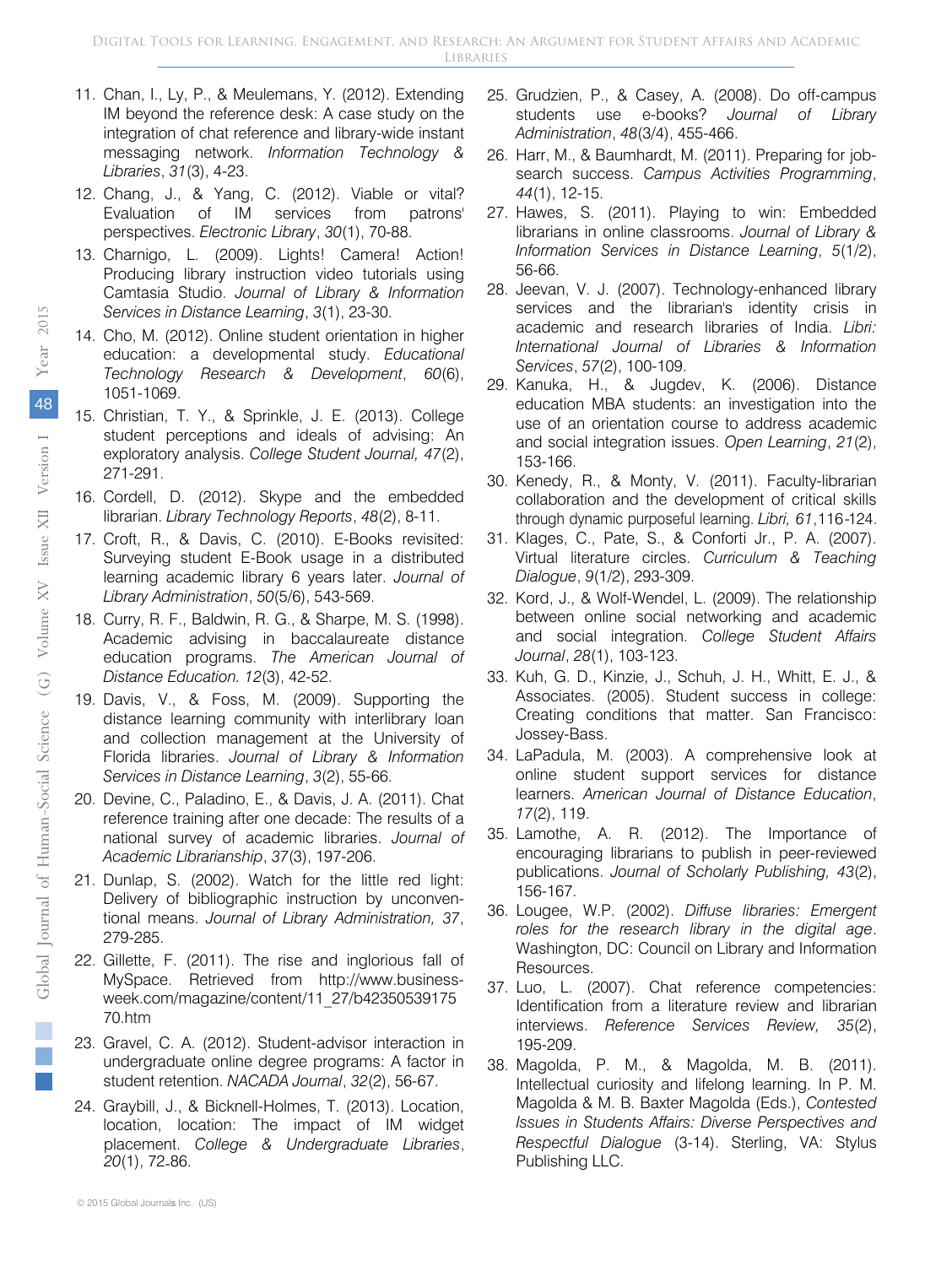- 39. Mandernach, B., & Mason, T. (2008). Engaging students beyond the online classroom: Virtual student organizations. *Distance Education Report*, *12*(7), 5-7.
- 40. Mahiri, J. (2011). *Digital tools in urban schools: Mediating a remix of learning*. Ann Arbor: University of Michigan Press.
- 41. Marcus, C., Covert-Vail, L., & Mandel, C. A. (2007). *NYU 21st Century Library Project: Designing a Research Library of the Future for New York University*. New York University.
- 42. Meulemans, Y., Carr, A., & Ly, P. (2010). From a distance: Robust reference service via instant messaging. *Journal of Library & Information Services in Distance Learning*, *4*(1/2), 3-17.
- 43. National Academic Advising Association. (2010). NACADA standards for advising distance learners. tals/0/Commissions/C23/Documents/DistanceStand Retrieved from https://www.nacada.ksu.edu/Porards.pdf
- 44. New Literacies. (2013). What is instant messaging? Retrieved from http://www.newliteracies.com.au/ what-are-new-literacies?/147/
- 45. O'Connell, K. L. (2009). Valuing and rewarding academic advising. *Distance Education Report*, *13*(17), 5-8.
- 46. OPSWAT. (2011). Security industry market share analysis. Retrieved from http://www.opswat. com/sites/default/files/OPSWAT-Market-Share-Report-June-2011.pdf
- 47. Pulliam, B. R., & McMullen, S. (2006). RYT: Are you there? A consortium's switch to IM reference. *College & Undergraduate Libraries, 13*(4), 55-73.
- 48. Radford, M. L., & Connaway, L. (2013). Not dead yet! A longitudinal study of query type and ready reference accuracy in live chat and IM reference. *Library & Information Science Research (07408188)*, *35*(1), 2-13.
- 49. Reilly, S., Lefferts, M., & Moyle, M. (2012). Collaboration to build a meaningful connection between library content and the researcher. *New Review of Information Networking, 17*(1), 34-42.
- 50. Roberts, S., & Hunter, D. (2011). New library, new librarian, new student: Using LibGuides to reach the virtual student. *Journal of Library & Information Services in Distance Learning*, *5*(1/2), 67-75.
- 51. Robinson, J., & Kim, D. (2010). Creating customizable subject guides at your library to support online, distance and traditional education: Comparing three self-developed and one commercial online subject guide. *Journal of Library & Information Services in Distance Learning*, *4*(4), 185-196.
- 52. Schofield, M., & Sackville, A. (2010). Student induction/orientation: From event to entitlement. *International Journal of Learning*, *17*(7), 113-124.
- 53. Schuh, J. H., Jones, S. R., Harpers, S. R., & Associates. (2011). *Student services: A handbook for the profession, 5<sup>th</sup> Ed.* San Francisco: Jossey-Bass.
- 54. Schulenberg, J. K., & Lindhorst, M. J. (2008). Advising is advising: Toward defining the practice and scholarship of academic advising. *NACADA Journal*, *28*(1), 43-53.
- 55. Shaffer, B. A. (2011). Graduate student library research skills: Is online instruction effective? *Journal of Library & Information Services in Distance Learning*, *5*(1/2), 35-55.
- 56. Shiao-Feng, S., & Kuo, J. (2010). Design and development of web-based information literacy tutorials. *Journal of Academic Librarianship*, *36*(4), 320-328.
- 57. Smith, B. (2005). Online student support services. *Community College Journal*, *76*(2), 26-29.
- 58. Steele, G. E., & Thurmond, K. C. (2009). Academic advising in a virtual university. *New Directions for Higher Education*, (146), 85-95.
- 59. Strayhorn, T. L. (2012). Exploring the impact of Facebook and Myspace use on first-year students' sense of belonging and persistence decisions. *Journal of College Student Development*, *53*(6), 783-796.
- 60. Tinto, V. (1987). *Increasing student retention.* San Francisco, CA: Jossey-Bass.
- 61. Tucci, V. K. (2011). Faculty/Librarian collaboration: Catalyst for student learning and librarian growth. *Science & Technology Libraries*, *30*(3), 292-305.
- 62. Veletsianos, G., & Navarrete, C. C. (2012). Online social networks as formal learning environments: Learner experiences and activities. *International Review of Research in Open & Distance Learning*, *13*(1), 144-166.
- 63. Warren, C. (2012). AIM: AOL Instant Message isn't deed…yet. Retrieved from http://mashable.com/- 2012/03/14/aim-not-dead-yet/
- 64. Whitehair, K. J. (2010). Reaching part-time distance students in diverse environments. *Journal of Library & Information Services in Distance Learning*, *4*(3), 96-105.
- 65. Wolfe, J. A., Naylor, T., & Drueke, J. (2010).The Role of the academic reference librarian in the learning commons. *Reference & User Services Quarterly*, *50*(2), 108-113.
- 66. Wyss, P. A. (2010). Library school faculty member perceptions regarding faculty status for academic librarians. *College & Research Libraries, 71*(4), 375-388.
- 67. Wozniak, H., Pizzica, J., & Mahony, M. (2012). Design-based research principles for student orientation to online study: Capturing the lessons learnt. *Australasian Journal of Educational Technology*, *28*(5), 896-911.